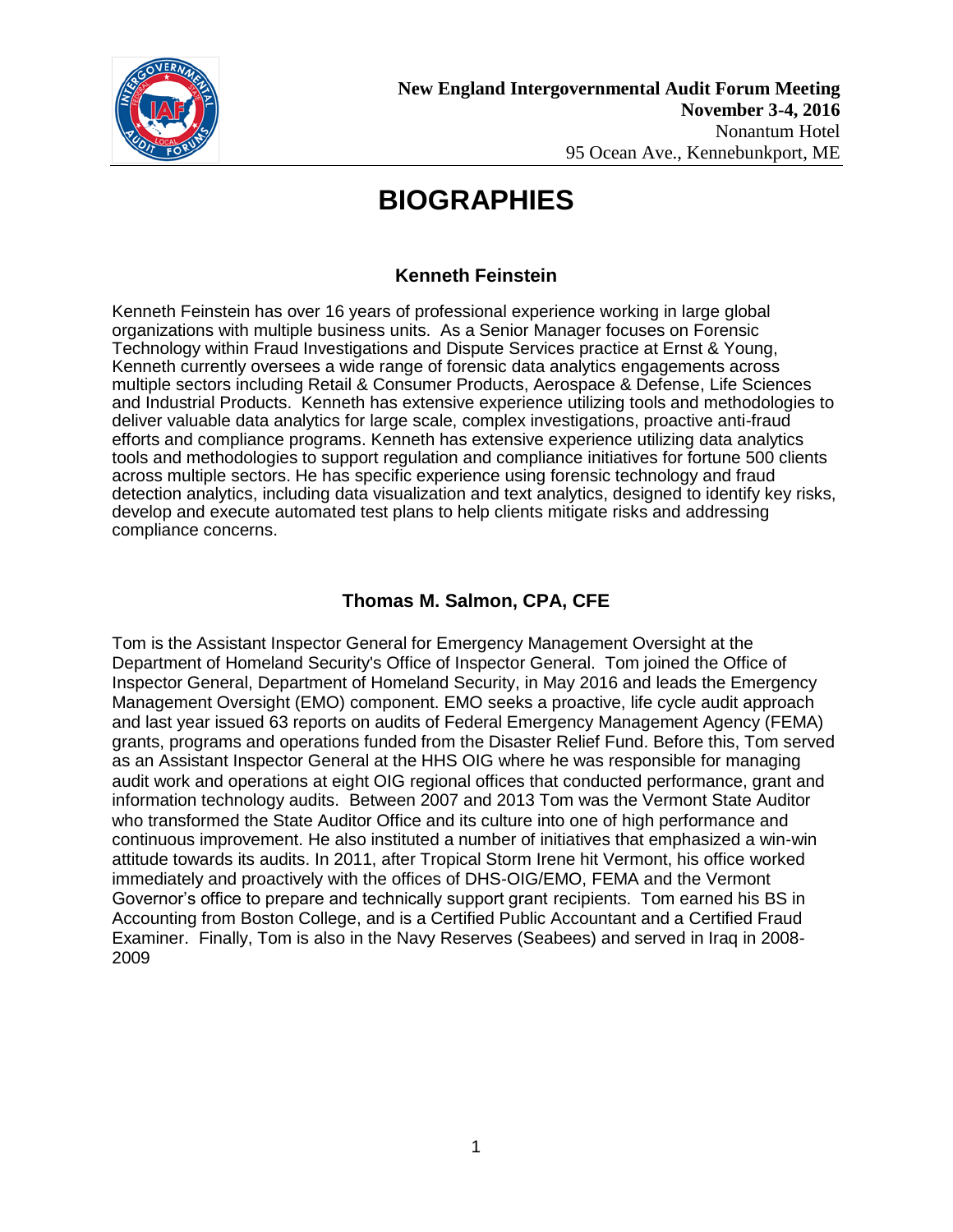

## **Christine Alvarez**

Christine Alvarez is an Auditor-in-Charge with the Department of Homeland Security Office of Inspector General (DHS-OIG). She is a member of the Emergency Management Oversight team responsible for performing audits of the Federal Emergency Management Agency (FEMA). Prior to joining DHS-OIG, she worked for the State of Maryland and the City of New York as an Auditor-in-Charge performing financial and performance audits. Mrs. Alvarez graduated from the City University of New York with a Bachelor of Science in Economics and is a member of the Institute of Internal Auditors.

### **Chris Currie**

Chris Currie is a Director for the United States Government Accountability Office (GAO). Within GAO, he specifically serves in the Homeland Security and Justice Team where he leads the agency's work on national preparedness, emergency management, and critical infrastructure protection issues. In this role, Chris and his teams of GAO auditors evaluate federal efforts and programs to prevent, plan for, and respond to natural and man-made disasters. Chris also evaluates the operations and efficiency of various programs and agencies within the Department of Homeland Security (DHS), such as the Federal Emergency Management Agency (FEMA) and has testified at numerous Congressional committee hearings on these issues. Prior to this, Chris was an Acting Director in GAO's Defense Capabilities and Management team where he led reviews of Department of Defense programs, including those related to military housing, aircraft, and U.S. counter-piracy efforts. In the decade since DHS was created, Chris has led numerous audits and assessments of DHS programs, including those related to transportation security, research and development of new technologies, and the Department's efforts to test and evaluate large acquisition programs and technologies. Chris has been with at GAO since 2002 and has been the recipient of numerous agency awards, such as the meritorious service award in 2008. Chris has an M. A. in Public Administration from Georgia State University and a B.A. in History from the University of Georgia.

### **Gloria L. Jarmon**

Gloria Jarmon is the Deputy Inspector General for Audit Services at the U. S. Department of Health and Human Services (HHS) Office of Inspector General. She is responsible for providing audit services for all HHS programs (with budgets of over \$1 trillion) and directs over 600 auditors and staff. She has also worked at the Government Accountability Office, U.S. Department of Education, U.S. Capitol Police, and KPMG. Ms. Jarmon is an honor graduate of the College of William and Mary, a Certified Public Accountant, and a Certified Government Financial Manager.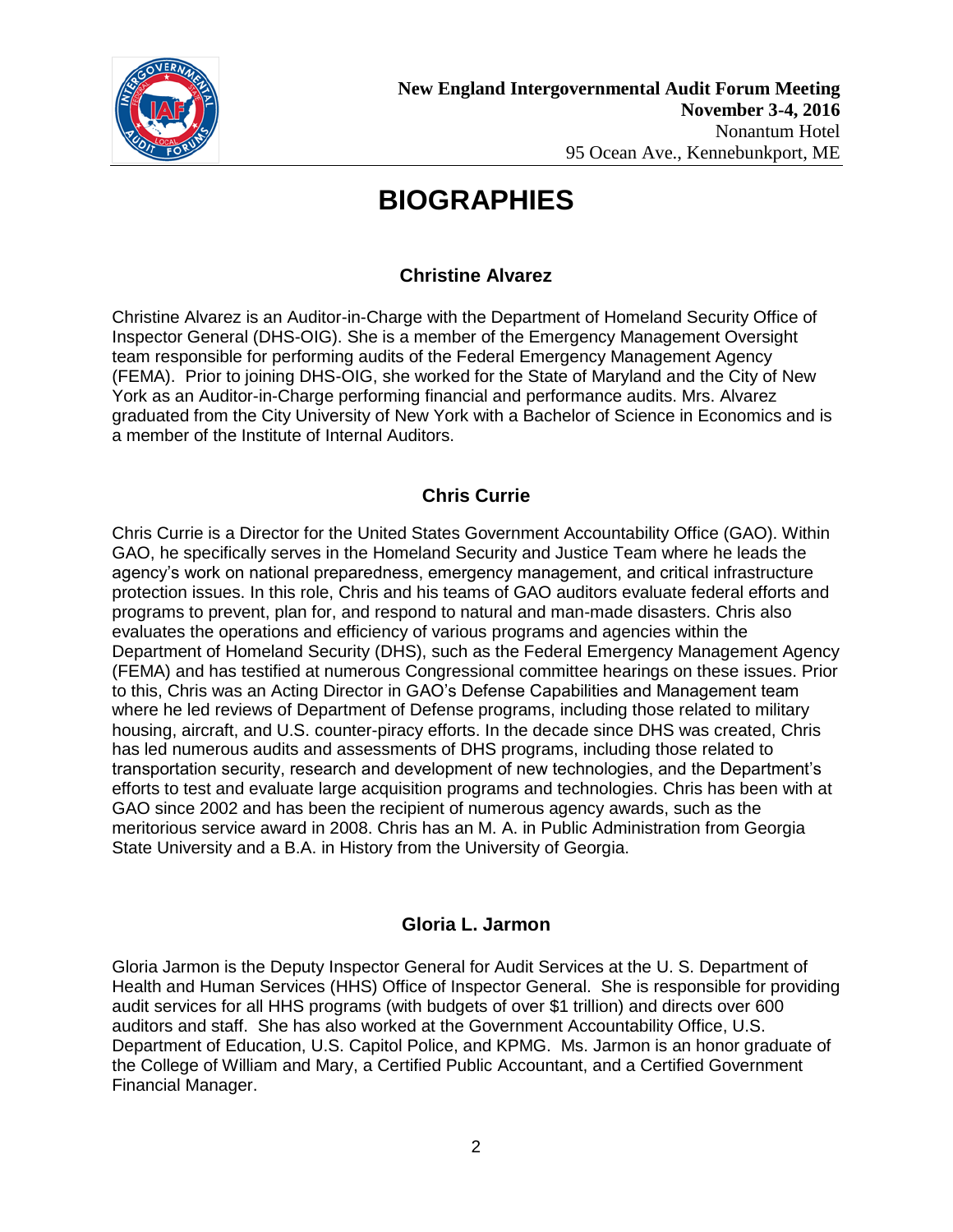

## **Caryl Brzymialkiewicz**

As the first Chief Data Officer for the Office of Inspector General (OIG) within the Department of Health and Human Services (HHS), Caryl is establishing an office focused on providing more and better access to data and analytics to support OIG's mission. Her team seeks to improve access to internal and external data; accelerate analytics for use in audits, investigations, evaluations, and compliance oversight; and enhance OIG's use of data to make more informed decisions. Prior to joining the HHS OIG, Caryl was the Deputy Assistant Secretary for Risk and Decision Analysis at the Department of Homeland Security (DHS). She also previously served as the Operations Research Division Chief at the Joint Improvised Explosive Device Defeat Organization, and led a team of analysts at the Center for Naval Analyses. She has a B.E. in Biomedical Engineering from Vanderbilt University and a M.S. and Ph.D. in Biomedical Engineering from Duke University.

## **Lisa R. Parker, CPA, CGMA**

Lisa is a Senior Project Manager with the Governmental Accounting Standards Board (GASB). Prior to joining the GASB, Lisa worked for Runyon Kersteen Ouellette CPA's for 10 years, the Town of Old Orchard Beach, Maine as their Finance Director and interim Town Manager for 2 years, and the City of Saco, Maine as their Finance Director for 8 years. Lisa is a Certified Public Accountant and a Chartered Global Management Accountant. She is also a member of the Association of Governmental Accountants, the American Institute of Certified Public Accountants, and the Maine Society of Certified Public Accountants and has served as their President. Lisa also has previously served as President of the Maine Governmental Finance Officers Association, an Executive Board member of the New England Governmental Finance Officers Association, and a member of a National GFOA standing committee. Lisa attended Boston College and the University of Southern Maine graduating with Magna Cum Laude honors and a Bachelors degree in Accounting.